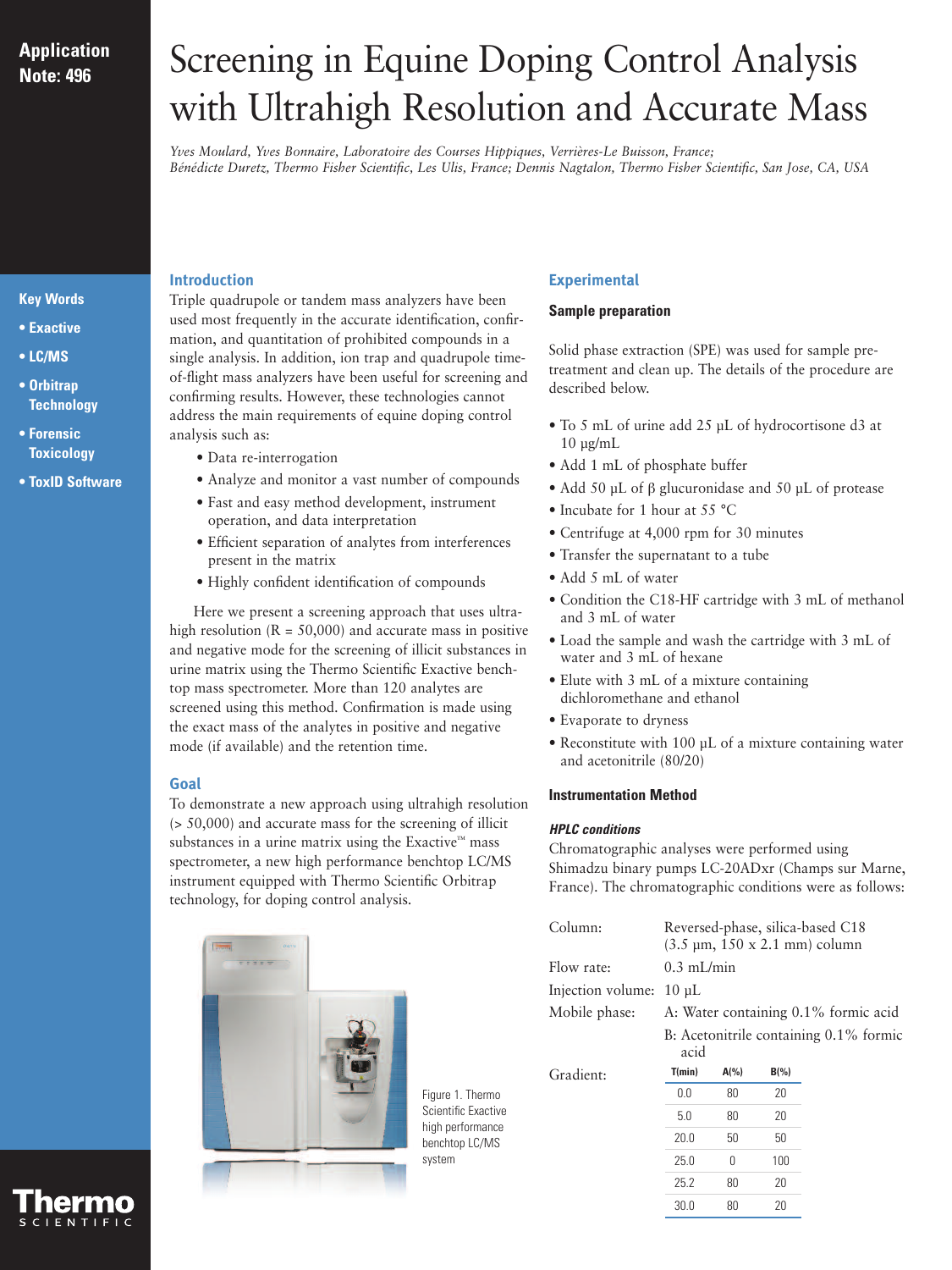#### *Mass Spectrometry conditions*

MS analysis was carried out on an Exactive benchtop mass spectrometer with an electrospray ionization (ESI) source (Figure 1). The MS conditions were as follows:

| Ion Polarity:                                        | Polarity switching scan     |
|------------------------------------------------------|-----------------------------|
|                                                      | dependent experiment        |
| Spray Voltage:                                       | 4500 V in positive mode and |
|                                                      | $-3900$ V in negative mode  |
| Sheath gas pressure $(N_2)$ :                        | 45 (arbitrary units)        |
| Auxiliary gas pressure $(N_2)$ : 3 (arbitrary units) |                             |
| Capillary temperature:                               | 300 °C                      |
| Resolution:                                          | 50,000 (FWHM)               |
| <b>AGC Target Value</b>                              | 500,000                     |

#### **Results and Discussion**

The screening method was set up for the identification and confirmation of more than 100 compounds, including anabolic agents, steroids, anesthetics, anti-inflammatory agents, and diuretics, as listed in Table 1

Acquisition was performed using the full MS scan mode with polarity switching and external calibration. All data were reprocessed using 5 ppm mass accuracy. Figure 2 shows the sensitivity obtained for a urine sample spiked with 4 compounds: dexamethasone, flumethasone, triamcinolone acetonide, and triamcinolone. The injected concentrations were 50 pg/mL for dexamethasone and flumethasone and 1 ng/ml for triamcinolone and triamcinolone acetonide. In the positive mode, the analytes were identified as protonated species and in the negative mode, as formate adducts. As data acquired was in full scan MS mode, re-interrogation of the data file, particularly for non-targeted or unknown compounds or metabolites, is easily made possible.

Thousands of real urine samples have been analyzed using this approach. Figure 3 shows an example of a real sample that has been analyzed using this method.

All data have been processed using Thermo Scientific ToxID software. ToxID™ software for Exactive processes data using the mass accuracy and retention time of the analytes. An example of the automatically generated report can be seen in Figure 4.



Figure 2: Extracted ion chromatograms for dexamethasone, flumethasone, triamcinolone acetonide, and triamcinolone in the positive and negative modes using 5 ppm mass accuracy



Figure 3: Dexamethasone identified in a real sample in positive and negative mode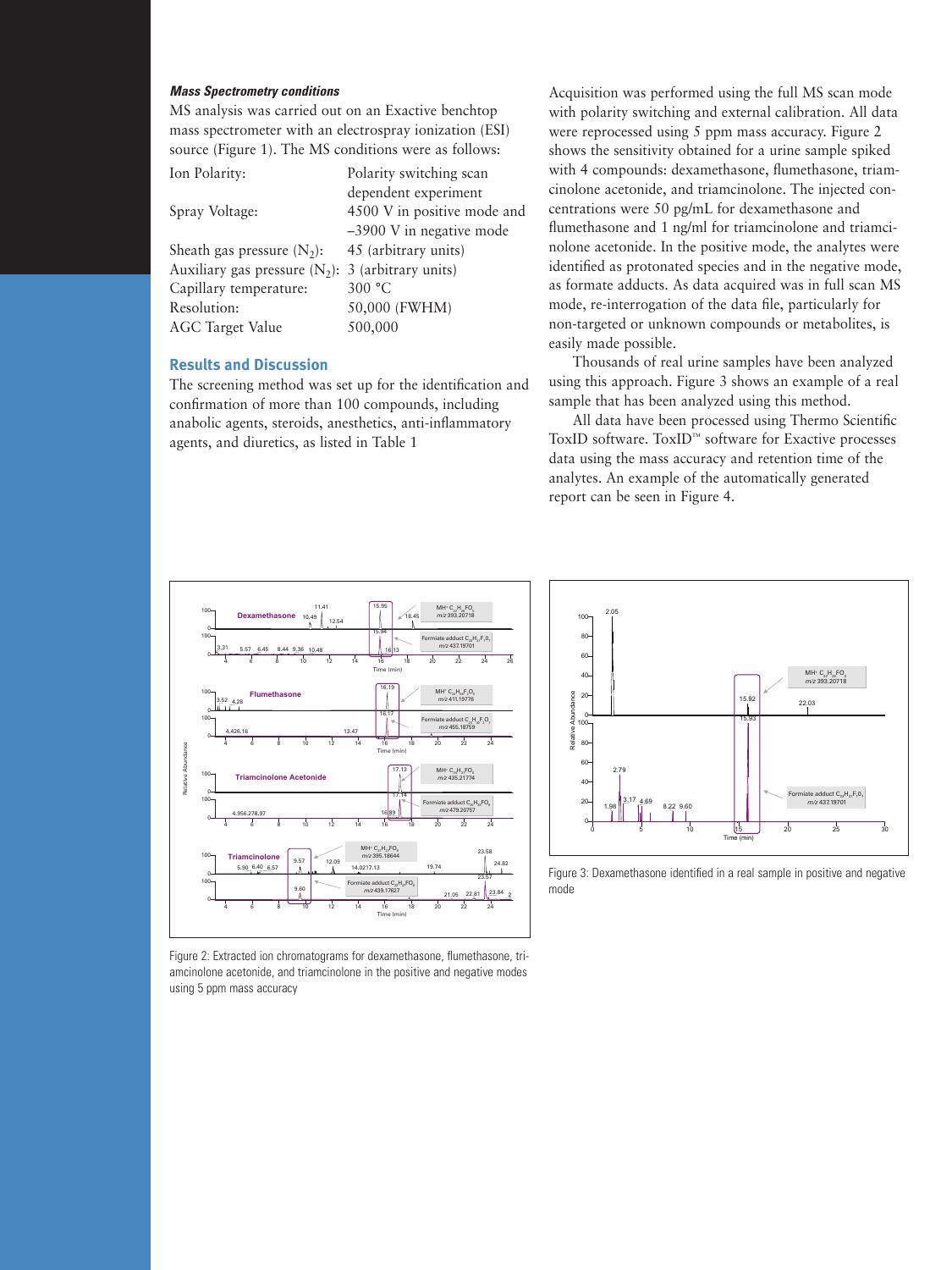#### Table 1: List of compounds monitored in the screening.

| Index | <b>Compounds</b>         | Index | <b>Compounds</b>         | Index | <b>Compounds</b>           |
|-------|--------------------------|-------|--------------------------|-------|----------------------------|
| 1     | 20 Beta dihydrocortisol  | 42    | Diazoxide                | 83    | Naftidrofuryl              |
| 2     | 4 Methylamino antypirine | 43    | Dichlorisone             | 84    | Niketamide                 |
| 3     | 5' Hydroxy Omeprazole    | 44    | Diphenydramine           | 85    | Nimesulide                 |
| 4     | Acepromazine             | 45    | Diphylline               | 86    | Nordazepam                 |
| 5     | Acide ethacrynic         | 46    | Etamiphylline            | 87    | Omeprazole                 |
| 6     | Althiazide               | 47    | Etophylline (Etofylline) | 88    | Oxazepam                   |
| 7     | Ambroxol                 | 48    | Fenspiride               | 89    | Oxyphenbutazone            |
| 8     | Amcinonide               | 49    | Fludrocortisone          | 90    | Paramethasone              |
| 9     | Amitryptylline           | 50    | Flufenamic acid          | 91    | Pentoxyphylline            |
| 10    | Antipyrine (phenazone)   | 51    | Flumethasone             | 92    | Petidine (meperidine)      |
| 11    | Beclomethasone           | 52    | Flunisolid               | 93    | Phenobarbital              |
| 12    | Bendroflumethiazide      | 53    | Flunixin                 | 94    | Phenylbutazone             |
| 13    | Benzocaine               | 54    | Fluocinolone acetonide   | 95    | Phenytoin                  |
| 14    | Benzoylecgonine          | 55    | Fluocinonide             | 96    | Piroxicam                  |
| 15    | Benzydamine              | 56    | Fluorometholone          | 97    | Prednisolone               |
| 16    | <b>Betamethasone</b>     | 57    | Fluoroprednisolone       | 98    | Prednisone                 |
| 17    | Budesonide               | 58    | Flurandrenolide          | 99    | Probenicid                 |
| 18    | Buflomedil               | 59    | Fluticasone propionate   | 100   | Procaine                   |
| 19    | <b>Bumetanide</b>        | 60    | Furosemide               | 101   | Prolintane                 |
| 20    | Bupivacaine              | 61    | Guaifenesin              | 102   | Promazine                  |
| 21    | Butorphanol              | 62    | Halcinonide              | 103   | Pyrilamine                 |
| 22    | Caffeine                 | 63    | Hydrochlorothiazide      | 104   | Ranitidine                 |
| 23    | Capsaicine               | 64    | Hydroflumethiazide       | 105   | Sildenafil                 |
| 24    | Carbetapentane           | 65    | Hydroxy Lidocaine        | 106   | Sildenafil hydroxy         |
| 25    | Chlorothiazide           | 66    | Hydroxy Meloxicam        | 107   | Sulindac                   |
| 26    | Chlorpheniramine         | 67    | Hydroxy Piroxicam        | 108   | Tenoxicam                  |
| 27    | Chlorpromazine           | 68    | Hydroxy Tenoxicam        | 109   | Tetracaine                 |
| 28    | Chlorthalidone           | 69    | OH-Triamcinolone Aceto.  | 110   | Tetrahydrogestrinone       |
| 29    | Cimetidine               | 70    | Imipramine               | 111   | Tetramisole                |
| 30    | Clenbuterol              | 71    | Indapamide               | 112   | Theobromine                |
| 31    | Clobetasol               | 72    | Isoflupredone            | 113   | Theophylline               |
| 32    | Cortisol                 | 73    | Ketamine                 | 114   | Timolol                    |
| 33    | Cortisol d3              | 74    | Ketoprofen               | 115   | Tixocortol pivalate        |
| 34    | Cortivazol               | 75    | Ketorolac                | 116   | Tramadol                   |
| 35    | Cyclothiazide            | 76    | Lidocaine                | 117   | Triamcinolone              |
| 36    | Dantrolene               | 77    | Meloxicam                | 118   | Triamcinolone acetonide    |
| 37    | Dantrolene hydroxy       | 78    | Mepivacaine              | 119   | Triamcinolone hexacetonide |
| 38    | Desonide                 | 79    | Meprednisone             | 120   | Trichlormethiazide         |
| 39    | Desoximethasone          | 80    | Methyl phenidate         | 121   | Tripelennamine             |
| 40    | Dexamethasone            | 81    | Metocarbamol             | 122   | Xipamide                   |
| 41    | Diazepam                 | 82    | Morphine                 | 123   | Xylazine                   |